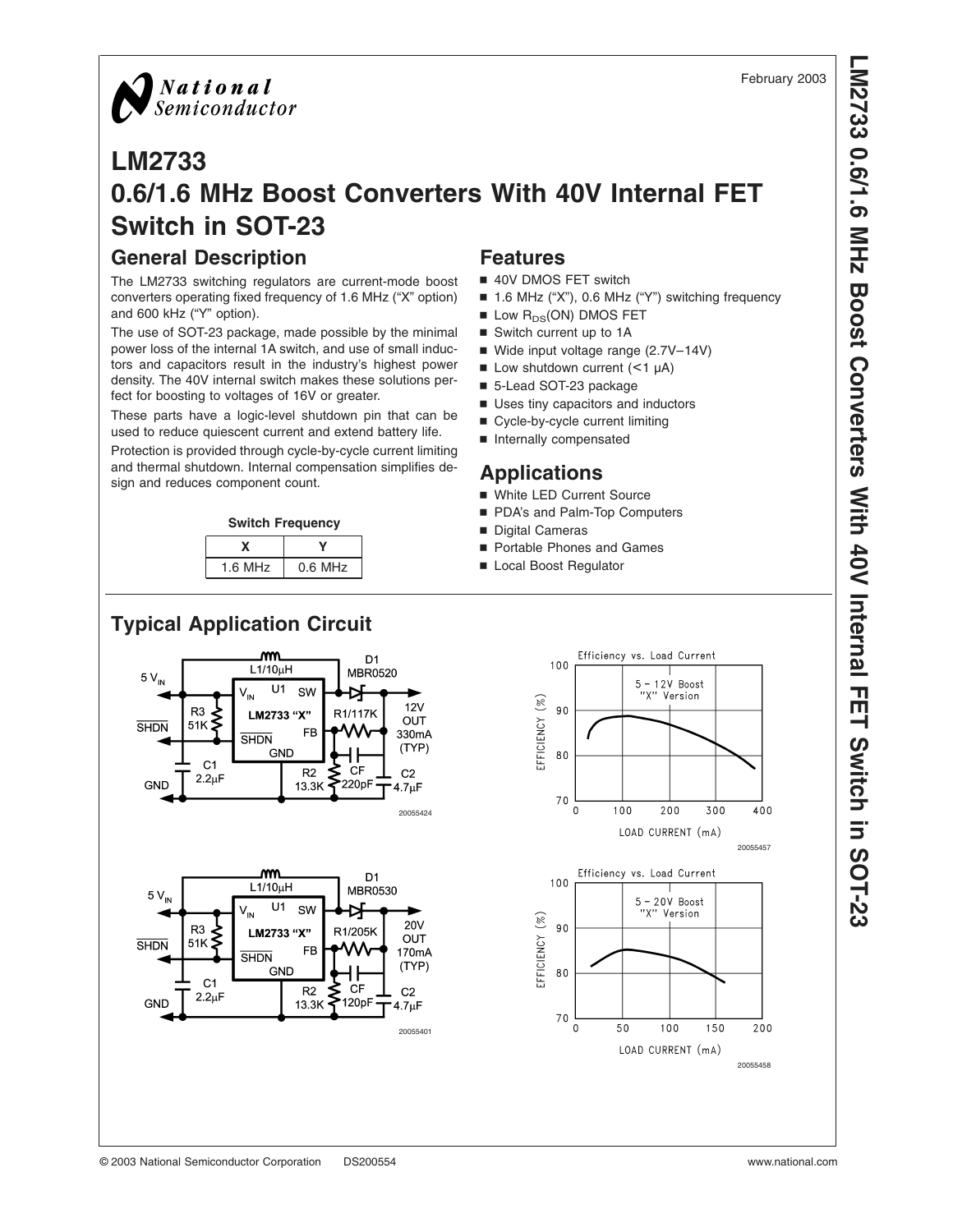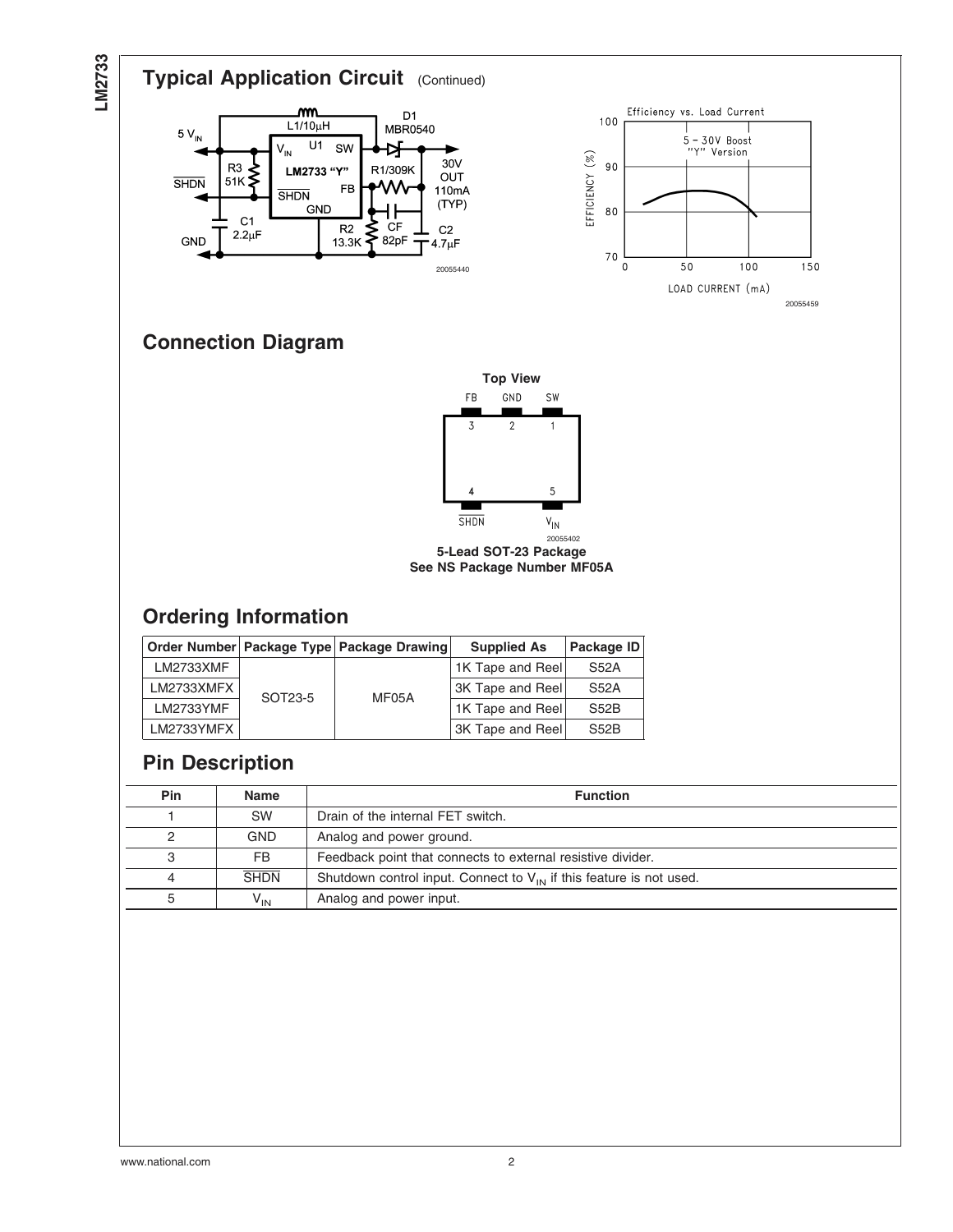

## **Theory of Operation**

The LM2733 is a switching converter IC that operates at a fixed frequency (0.6 or 1.6 MHz) using current-mode control for fast transient response over a wide input voltage range and incorporate pulse-by-pulse current limiting protection. Because this is current mode control, a 50 m $\Omega$  sense resistor in series with the switch FET is used to provide a voltage (which is proportional to the FET current) to both the input of the pulse width modulation (PWM) comparator and the current limit amplifier.

At the beginning of each cycle, the S-R latch turns on the FET. As the current through the FET increases, a voltage (proportional to this current) is summed with the ramp coming from the ramp generator and then fed into the input of the PWM comparator. When this voltage exceeds the voltage on the other input (coming from the Gm amplifier), the latch resets and turns the FET off. Since the signal coming from

the Gm amplifier is derived from the feedback (which samples the voltage at the output), the action of the PWM comparator constantly sets the correct peak current through the FET to keep the output volatge in regulation.

Q1 and Q2 along with R3 - R6 form a bandgap voltage reference used by the IC to hold the output in regulation. The currents flowing through Q1 and Q2 will be equal, and the feedback loop will adjust the regulated output to maintain this. Because of this, the regulated output is always maintained at a voltage level equal to the voltage at the FB node "multiplied up" by the ratio of the output resistive divider.

The current limit comparator feeds directly into the flip-flop, that drives the switch FET. If the FET current reaches the limit threshold, the FET is turned off and the cycle terminated until the next clock pulse. The current limit input terminates the pulse regardless of the status of the output of the PWM comparator.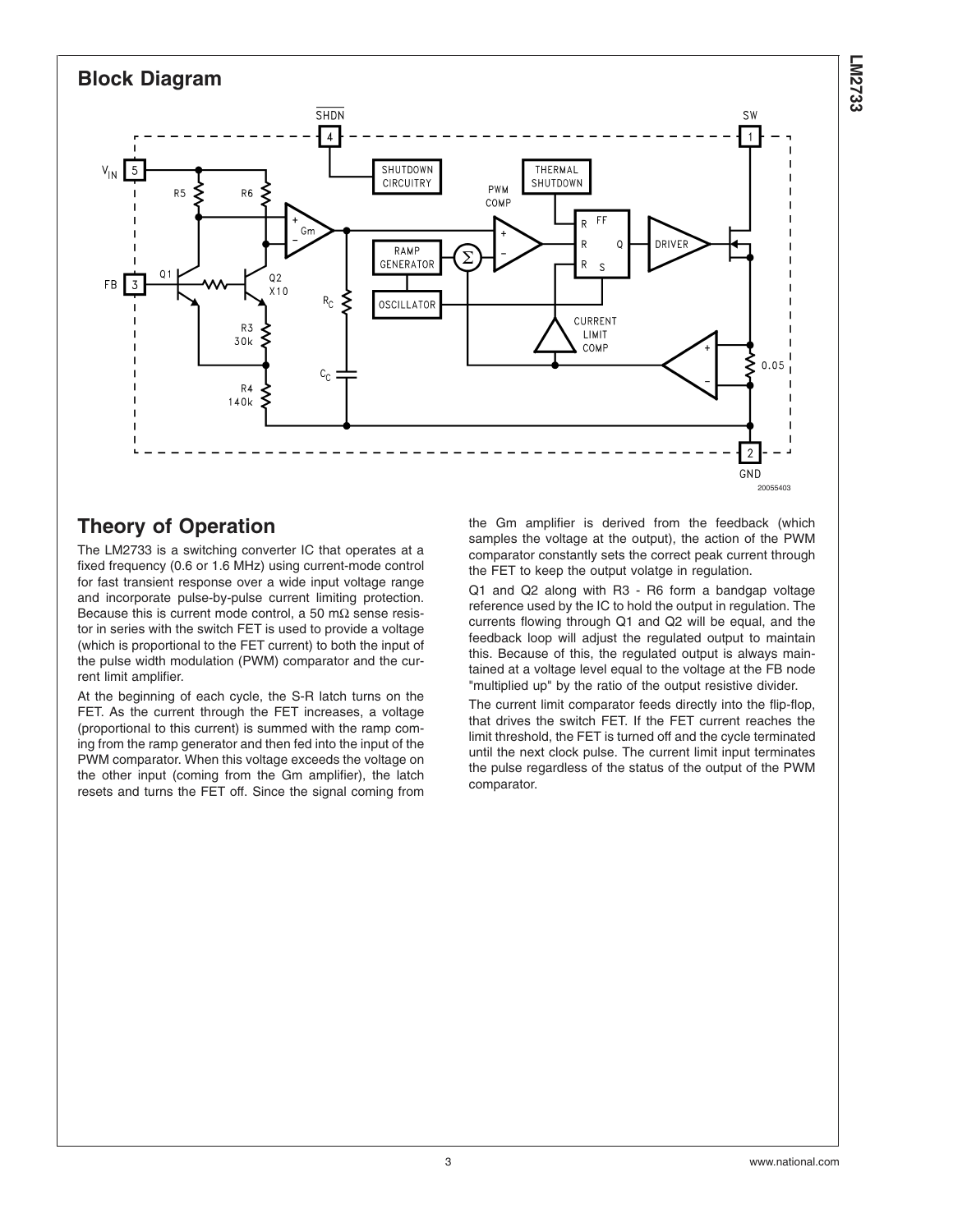### **Absolute Maximum Ratings** (Note 1)

**If Military/Aerospace specified devices are required, please contact the National Semiconductor Sales Office/ Distributors for availability and specifications.**

| Storage Temperature Range      | $-65^{\circ}$ C to $+150^{\circ}$ C |
|--------------------------------|-------------------------------------|
| Operating Junction             |                                     |
| Temperature Range              | $-40^{\circ}$ C to $+125^{\circ}$ C |
| Lead Temp. (Soldering, 5 sec.) | $300^{\circ}$ C                     |
| Power Dissipation (Note 2)     | <b>Internally Limited</b>           |

| FB Pin Voltage                 | $-0.4V$ to $+6V$    |
|--------------------------------|---------------------|
| SW Pin Voltage                 | $-0.4V$ to $+40V$   |
| Input Supply Voltage           | $-0.4V$ to $+14.5V$ |
| Shutdown Input Voltage         |                     |
| (Survival)                     | $-0.4V$ to $+14.5V$ |
| $\theta_{\text{LA}}$ (SOT23-5) | $265^{\circ}$ C/W   |
| ESD Rating (Note 3)            |                     |
| Human Body Model               | 2 kV                |
| Machine Model                  | 200V                |
|                                |                     |

## **Electrical Characteristics**

Limits in standard typeface are for  $T_{J} = 25^{\circ}$ C, and limits in **boldface type** apply over the full operating temperature range (-40°C ≤ T<sub>J</sub> ≤ +125°C). Unless otherwise specified:  $V_{IN}$  = 5V, V<sub>SHDN</sub> = 5V, I<sub>L</sub> = 0A.

| Symbol                             | <b>Parameter</b>                  | <b>Conditions</b>                      | Min<br>(Note 4) | <b>Typical</b><br>(Note 5) | Max<br>(Note 4) | <b>Units</b>  |
|------------------------------------|-----------------------------------|----------------------------------------|-----------------|----------------------------|-----------------|---------------|
| $V_{IN}$                           | Input Voltage                     |                                        | 2.7             |                            | 14              | $\vee$        |
| $I_{SW}$                           | <b>Switch Current Limit</b>       | (Note 6)                               | 1.0             | 1.5                        |                 | $\mathsf{A}$  |
| $R_{DS}(ON)$                       | Switch ON Resistance              | $I_{SW}$ = 100 mA                      |                 | 500                        | 650             | $m\Omega$     |
| $SHDN$ <sub>TH</sub>               | Shutdown Threshold                | Device ON                              | 1.5             |                            |                 | $\vee$        |
|                                    |                                   | Device OFF                             |                 |                            | 0.50            |               |
| $I_{\text{SHDN}}$                  | Shutdown Pin Bias Current         | $V_{\text{SHDN}} = 0$                  |                 | $\Omega$                   |                 |               |
|                                    |                                   | $V_{\text{SHDN}} = 5V$                 |                 | $\Omega$                   | $\overline{2}$  | μA            |
| $V_{FB}$                           | Feedback Pin Reference<br>Voltage | $V_{IN} = 3V$                          | 1.205           | 1.230                      | 1.255           | $\vee$        |
| $I_{FB}$                           | Feedback Pin Bias Current         | $V_{FB} = 1.23V$                       |                 | 60                         |                 | nA            |
| $I_{\mathsf{Q}}$                   | Quiescent Current                 | $V_{\text{SHDN}} = 5V$ , Switching "X" |                 | 2.1                        | 3.0             |               |
|                                    |                                   | $V_{\text{SHDN}} = 5V$ , Switching "Y" |                 | 1.1                        | $\overline{2}$  | mA            |
|                                    |                                   | $V_{\text{SHDN}} = 5V$ , Not Switching |                 | 400                        | 500             |               |
|                                    |                                   | $V_{\text{SHDN}} = 0$                  |                 | 0.024                      | 1               | μA            |
| $\Delta V_{FB}$<br>$\Delta V_{IN}$ | FB Voltage Line Regulation        | $2.7V \le V_{IN} \le 14V$              |                 | 0.02                       |                 | $\%$ /V       |
| $\mathsf{F}_{\mathsf{SW}}$         | <b>Switching Frequency</b>        | "X" Option                             | 1.15            | 1.6                        | 1.85            | <b>MHz</b>    |
|                                    |                                   | "Y" Option                             | 0.40            | 0.60                       | 0.8             |               |
| $D_{MAX}$                          | Maximum Duty Cycle                | "X" Option                             | 87              | 93                         |                 | $\frac{1}{2}$ |
|                                    |                                   | "Y" Option                             | 93              | 96                         |                 |               |
| $I_{L}$                            | Switch Leakage                    | Not Switching $V_{SW} = 5V$            |                 |                            | 1               | μA            |

**Note 1:** Absolute Maximum Ratings indicate limits beyond which damage to the component may occur. Electrical specifications do not apply when operating the device outside of the limits set forth under the operating ratings which specify the intended range of operating conditions.

Note 2: The maximum power dissipation which can be safely dissipated for any application is a function of the maximum junction temperature, T<sub>J</sub>(MAX) = 125°C, the junction-to-ambient thermal resistance for the SOT-23 package,  $θ<sub>J-A</sub> = 265°C/W$ , and the ambient temperature,  $T<sub>A</sub>$ . The maximum allowable power dissipation at any ambient temperature for designs using this device can be calculated using the formula:

$$
P (MAX) = \frac{T_J (MAX) - T_A}{\theta_{J-A}} = \frac{125 - T_A}{265}
$$

If power dissipation exceeds the maximum specified above, the internal thermal protection circuitry will protect the device by reducing the output voltage as required to maintain a safe junction temperature.

**Note 3:** The human body model is a 100 pF capacitor discharged through a 1.5 kΩ resistor into each pin. The machine model is a 200 pF capacitor discharged directly into each pin.

**Note 4:** Limits are guaranteed by testing, statistical correlation, or design.

Note 5: Typical values are derived from the mean value of a large quantity of samples tested during characterization and represent the most likely expected value of the parameter at room temperature.

Note 6: Switch current limit is dependent on duty cycle (see Typical Performance Characteristics). Limits shown are for duty cycles ≤ 50%.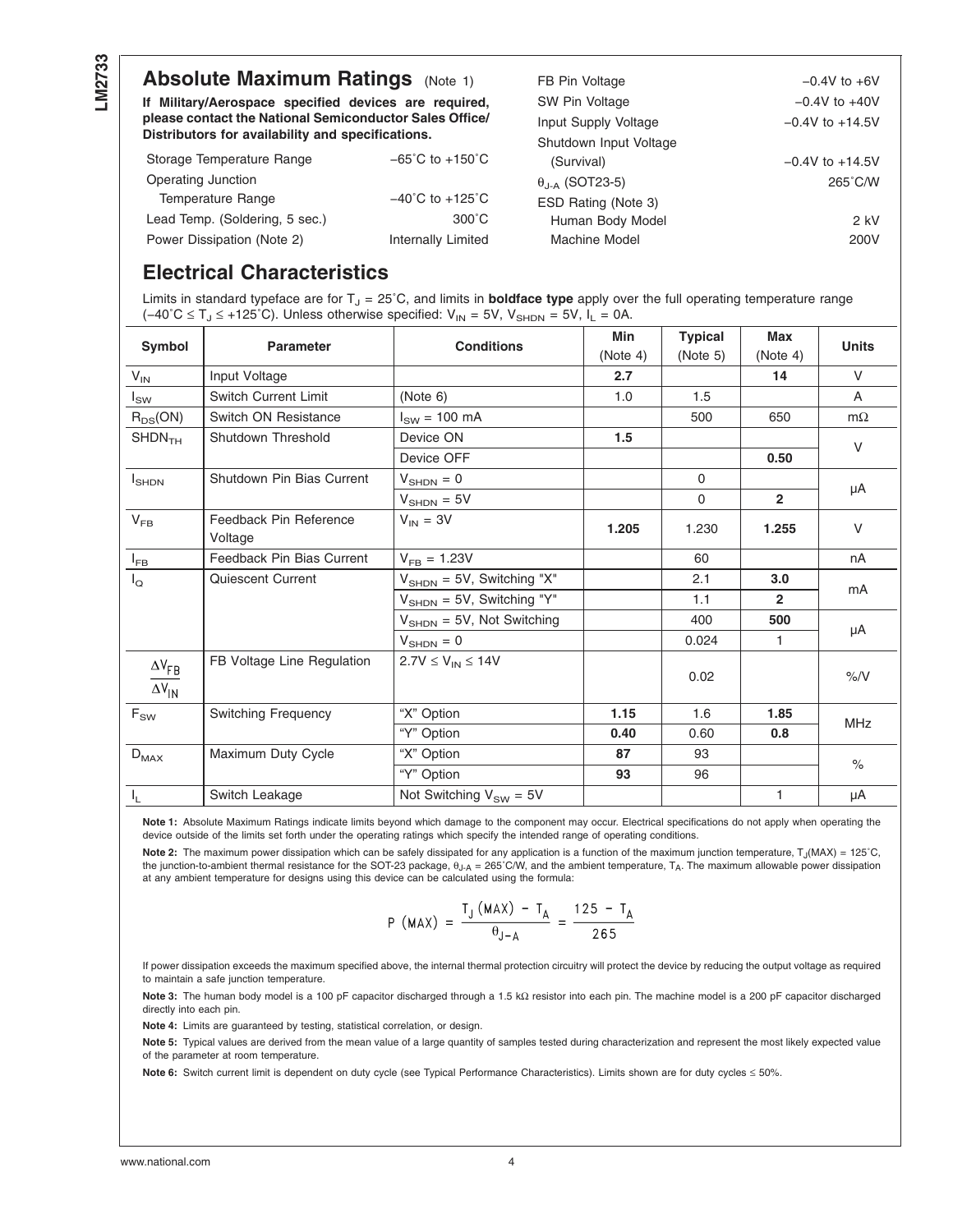

**LM2733**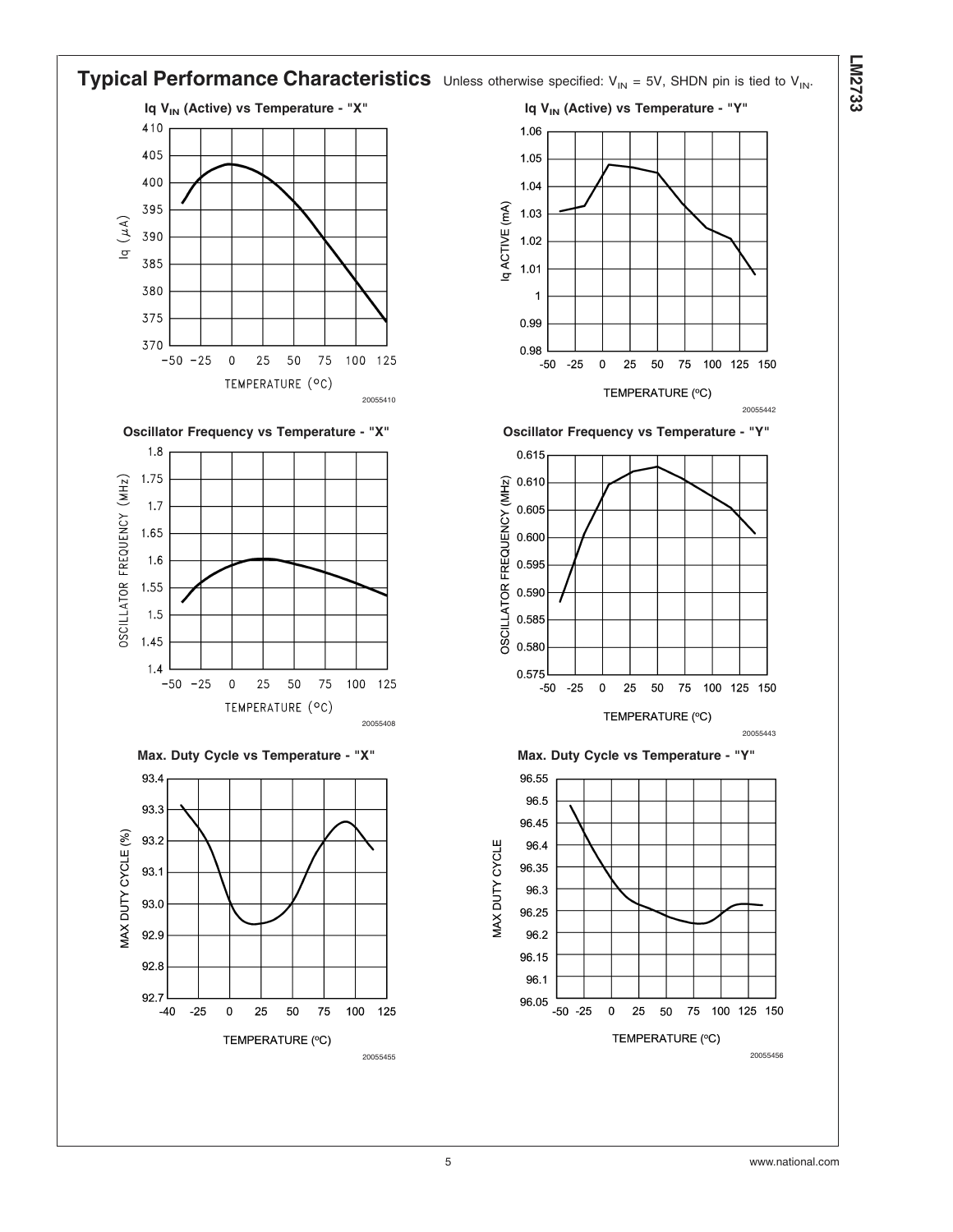

**Typical Performance Characteristics** Unless otherwise specified: V<sub>IN</sub> = 5V, SHDN pin is tied to  $V_{IN.}$  (Continued)





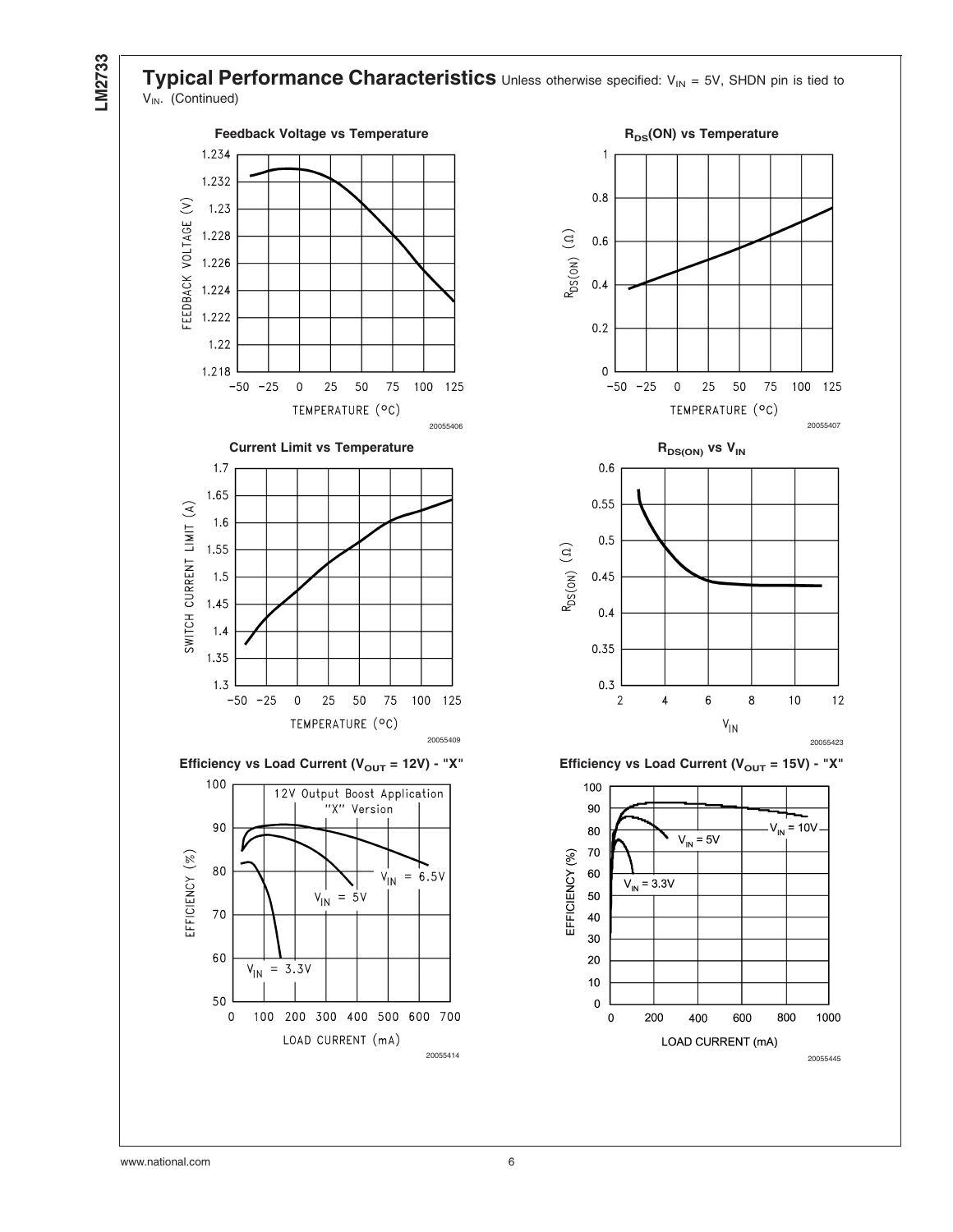#### **Typical Performance Characteristics** Unless otherwise specified: V<sub>IN</sub> = 5V, SHDN pin is tied to V<sub>IN</sub>. (Continued)



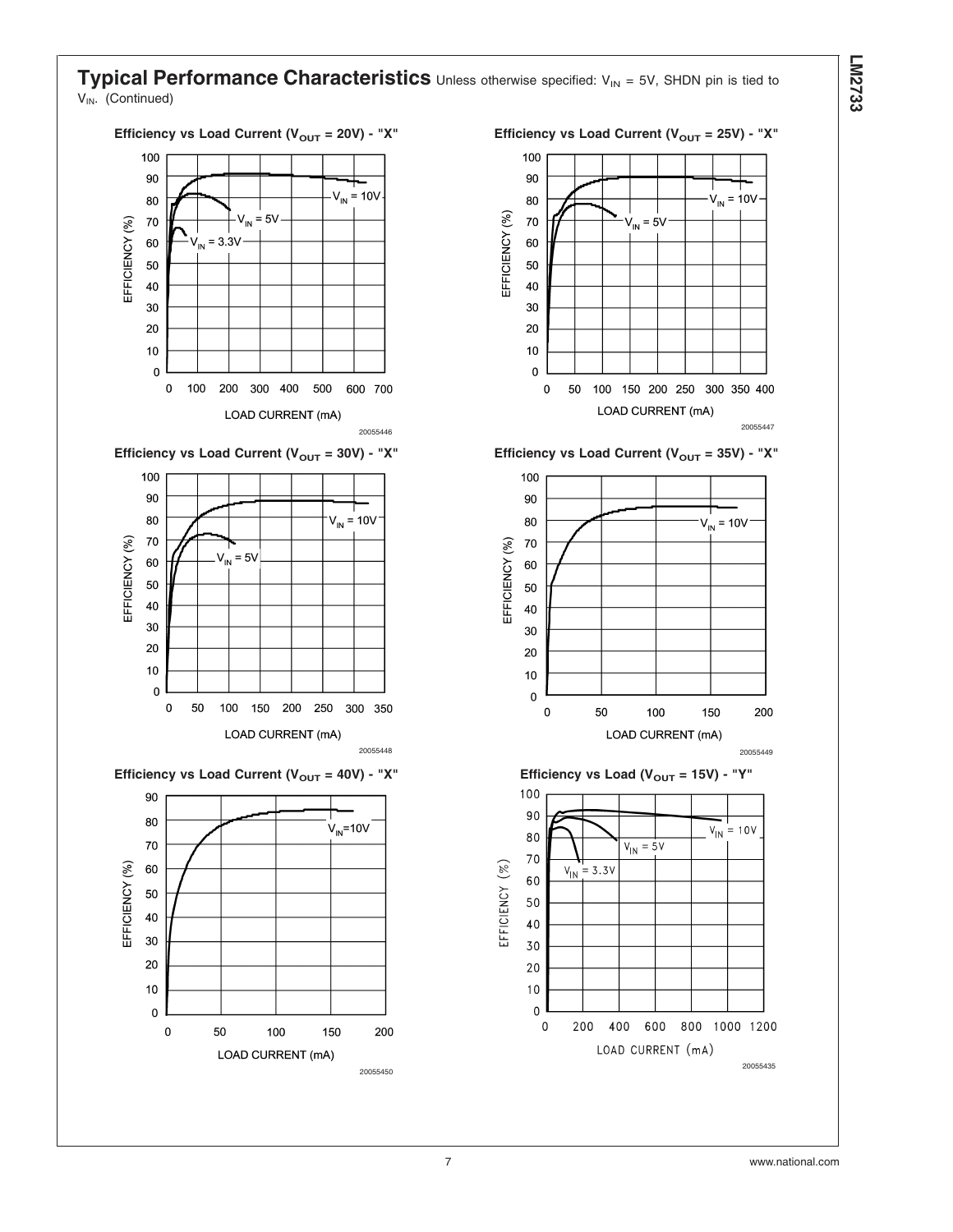

**Typical Performance Characteristics** Unless otherwise specified: V<sub>IN</sub> = 5V, SHDN pin is tied to V<sub>IN</sub>. (Continued)





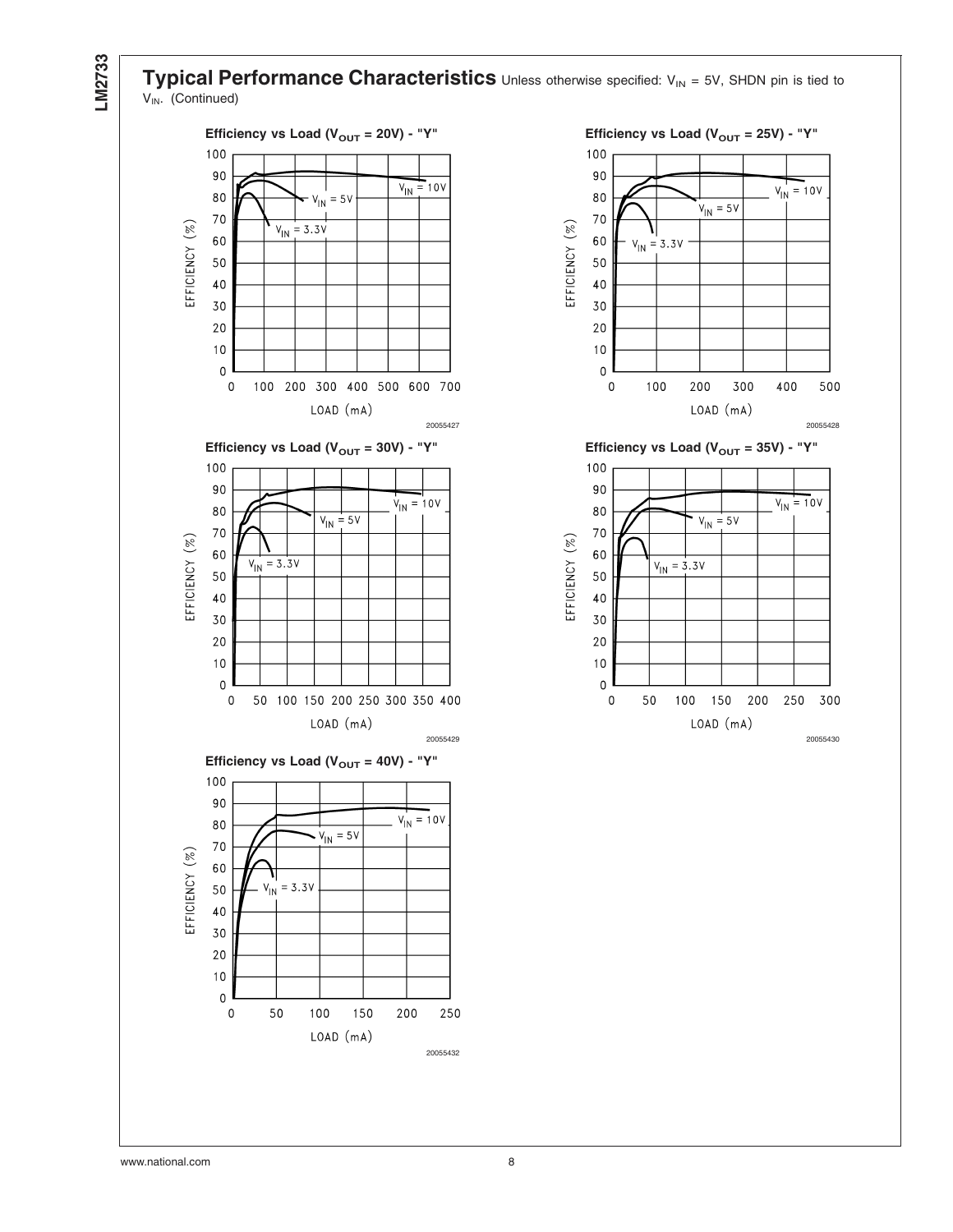# **LM2733**

## **Application Hints**

#### **SELECTING THE EXTERNAL CAPACITORS**

The best capacitors for use with the LM2733 are multi-layer ceramic capacitors. They have the lowest ESR (equivalent series resistance) and highest resonance frequency which makes them optimum for use with high frequency switching converters.

When selecting a ceramic capacitor, only X5R and X7R dielectric types should be used. Other types such as Z5U and Y5F have such severe loss of capacitance due to effects of temperature variation and applied voltage, they may provide as little as 20% of rated capacitance in many typical applications. Always consult capacitor manufacturer's data curves before selecting a capacitor. High-quality ceramic capacitors can be obtained from Taiyo-Yuden, AVX, and Murata.

#### **SELECTING THE OUTPUT CAPACITOR**

A single ceramic capacitor of value 4.7 µF to 10 µF will provide sufficient output capacitance for most applications. For output voltages below 10V, a 10 µF capacitance is required. If larger amounts of capacitance are desired for improved line support and transient response, tantalum capacitors can be used in parallel with the ceramics. Aluminum electrolytics with ultra low ESR such as Sanyo Oscon can be used, but are usually prohibitively expensive. Typical AI electrolytic capacitors are not suitable for switching frequencies above 500 kHz due to significant ringing and temperature rise due to self-heating from ripple current. An output capacitor with excessive ESR can also reduce phase margin and cause instability.

#### **SELECTING THE INPUT CAPACITOR**

An input capacitor is required to serve as an energy reservoir for the current which must flow into the coil each time the switch turns ON. This capacitor must have extremely low ESR, so ceramic is the best choice. We recommend a nominal value of 2.2 µF, but larger values can be used. Since this capacitor reduces the amount of voltage ripple seen at the input pin, it also reduces the amount of EMI passed back along that line to other circuitry.

#### **FEED-FORWARD COMPENSATION**

Although internally compensated, the feed-forward capacitor Cf is required for stability (see *Basic Application Circuit*). Adding this capacitor puts a zero in the loop response of the converter. Without it, the regulator loop can oscillate. The recommended frequency for the zero fz should be approximately 8 kHz. Cf can be calculated using the formula:

$$
Cf = 1 / (2 X \pi X R1 X fz)
$$

#### **SELECTING DIODES**

The external diode used in the typical application should be a Schottky diode. If the switch voltage is less than 15V, a 20V diode such as the MBR0520 is recommended. If the switch voltage is between 15V and 25V, a 30V diode such as the MBR0530 is recommended. If the switch voltage exceeds 25V, a 40V diode such as the MBR0540 should be used.

The MBR05XX series of diodes are designed to handle a maximum average current of 0.5A. For applications exceeding 0.5A average but less than 1A, a Microsemi UPS5817 can be used.

High frequency switching regulators require very careful layout of components in order to get stable operation and low noise. All components must be as close as possible to the LM2733 device. It is recommended that a 4-layer PCB be used so that internal ground planes are available.

**LAYOUT HINTS**

As an example, a recommended layout of components is shown:



**Recommended PCB Component Layout**

Some additional guidelines to be observed:

- 1. Keep the path between L1, D1, and C2 extremely short. Parasitic trace inductance in series with D1 and C2 will increase noise and ringing.
- 2. The feedback components R1, R2 and CF must be kept close to the FB pin of U1 to prevent noise injection on the FB pin trace.
- 3. If internal ground planes are available (recommended) use vias to connect directly to ground at pin 2 of U1, as well as the negative sides of capacitors C1 and C2.

#### **SETTING THE OUTPUT VOLTAGE**

The output voltage is set using the external resistors R1 and R2 (see *Basic Application Circuit*). A value of approximately 13.3 kΩ is recommended for R2 to establish a divider current of approximately 92 µA. R1 is calculated using the formula:

$$
R1 = R2 \times (V_{\text{OUT}}/1.23 - 1)
$$

#### **SWITCHING FREQUENCY**

The LM2733 is provided with two switching frequencies: the "X" version is typically 1.6 MHz, while the "Y" version is typically 600 kHz. The best frequency for a specific application must be determined based on the tradeoffs involved:

Higher switching frequency means the inductors and capacitors can be made smaller and cheaper for a given output voltage and current. The down side is that efficiency is slightly lower because the fixed switching losses occur more frequently and become a larger percentage of total power loss. EMI is typically worse at higher switching frequencies because more EMI energy will be seen in the higher frequency spectrum where most circuits are more sensitive to such interference.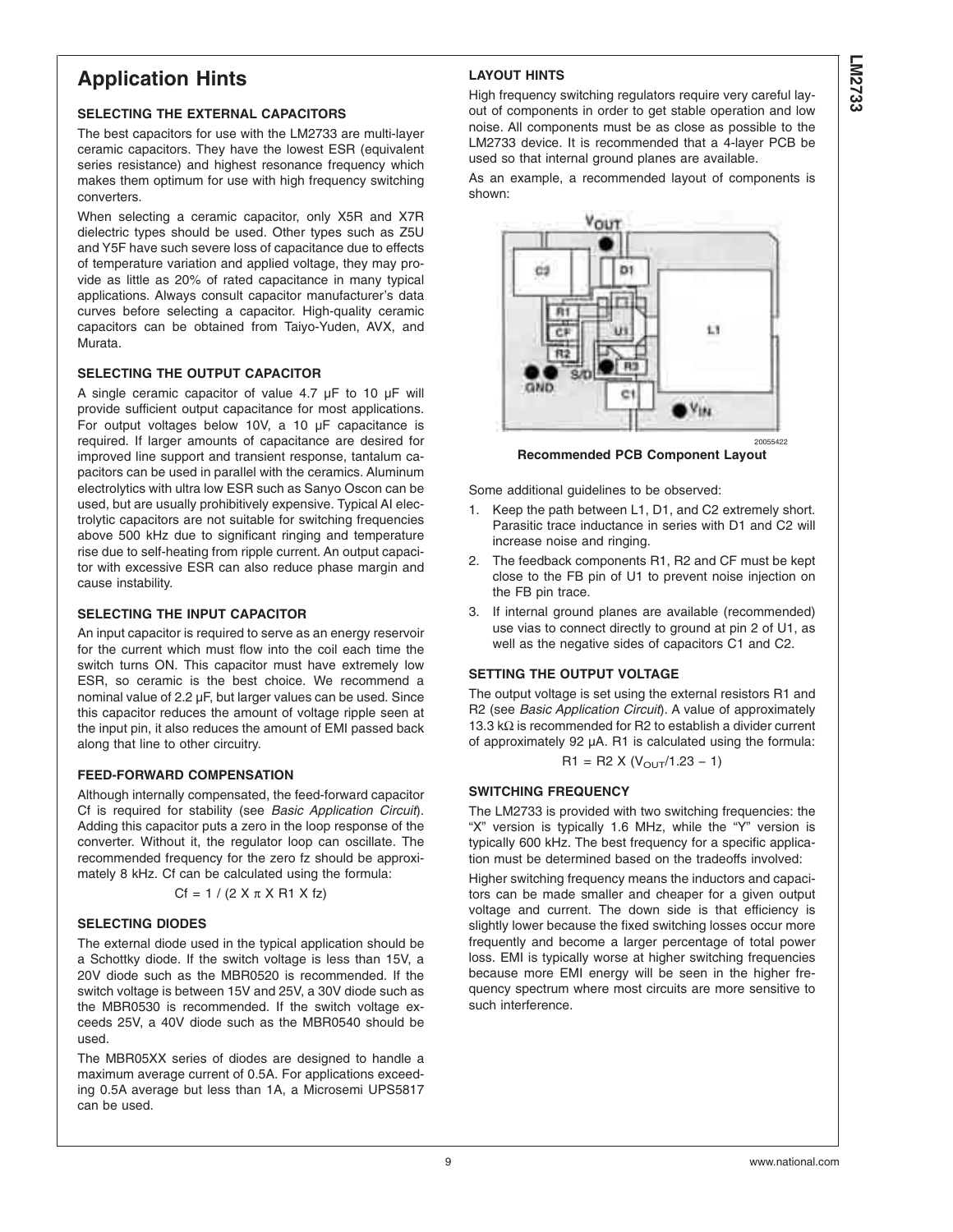**LM2733**

#### **Application Hints** (Continued)



**Basic Application Circuit**

#### **DUTY CYCLE**

The maximum duty cycle of the switching regulator determines the maximum boost ratio of output-to-input voltage that the converter can attain in continuous mode of operation. The duty cycle for a given boost application is defined as:

$$
Duty Cycle = \frac{V_{OUT} + V_{DIODE} - V_{IN}}{V_{OUT} + V_{DIODE} - V_{SW}}
$$

This applies for continuous mode operation.

The equation shown for calculating duty cycle incorporates terms for the FET switch voltage and diode forward voltage. The actual duty cycle measured in operation will also be affected slightly by other power losses in the circuit such as wire losses in the inductor, switching losses, and capacitor ripple current losses from self-heating. Therefore, the actual (effective) duty cycle measured may be slightly higher than calculated to compensate for these power losses. A good approximation for effctive duty cycle is :

 $DC$  (eff) = (1 - Efficiency x ( $V_{IN}/V_{OUT}$ ))

Where the efficiency can be approximated from the curves provided.

#### **INDUCTANCE VALUE**

The first question we are usually asked is: "How small can I make the inductor?" (because they are the largest sized component and usually the most costly). The answer is not simple and involves tradeoffs in performance. Larger inductors mean less inductor ripple current, which typically means less output voltage ripple (for a given size of output capacitor). Larger inductors also mean more load power can be delivered because the energy stored during each switching cycle is:

#### $E = L/2$  X  $(lp)^2$

Where "lp" is the peak inductor current. An important point to observe is that the LM2733 will limit its switch current based on peak current. This means that since lp(max) is fixed, increasing L will increase the maximum amount of power available to the load. Conversely, using too little inductance may limit the amount of load current which can be drawn from the output.

Best performance is usually obtained when the converter is operated in "continuous" mode at the load current range of interest, typically giving better load regulation and less output ripple. Continuous operation is defined as not allowing the inductor current to drop to zero during the cycle. It should be noted that all boost converters shift over to discontinuous operation as the output load is reduced far enough, but a larger inductor stays "continuous" over a wider load current range.

To better understand these tradeoffs, a typical application circuit (5V to 12V boost with a 10 µH inductor) will be analyzed. We will assume:

 $V_{IN}$  = 5V,  $V_{OUT}$  = 12V,  $V_{DIODE}$  = 0.5V,  $V_{SW}$  = 0.5V

Since the frequency is 1.6 MHz (nominal), the period is approximately 0.625 µs. The duty cycle will be 62.5%, which means the ON time of the switch is 0.390 µs. It should be noted that when the switch is ON, the voltage across the inductor is approximately 4.5V.

Using the equation:

 $V = L$  (di/dt)

We can then calculate the di/dt rate of the inductor which is found to be 0.45 A/µs during the ON time. Using these facts, we can then show what the inductor current will look like during operation:



During the 0.390 µs ON time, the inductor current ramps up 0.176A and ramps down an equal amount during the OFF time. This is defined as the inductor "ripple current". It can also be seen that if the load current drops to about 33 mA, the inductor current will begin touching the zero axis which means it will be in discontinuous mode. A similar analysis can be performed on any boost converter, to make sure the ripple current is reasonable and continuous operation will be maintained at the typical load current values.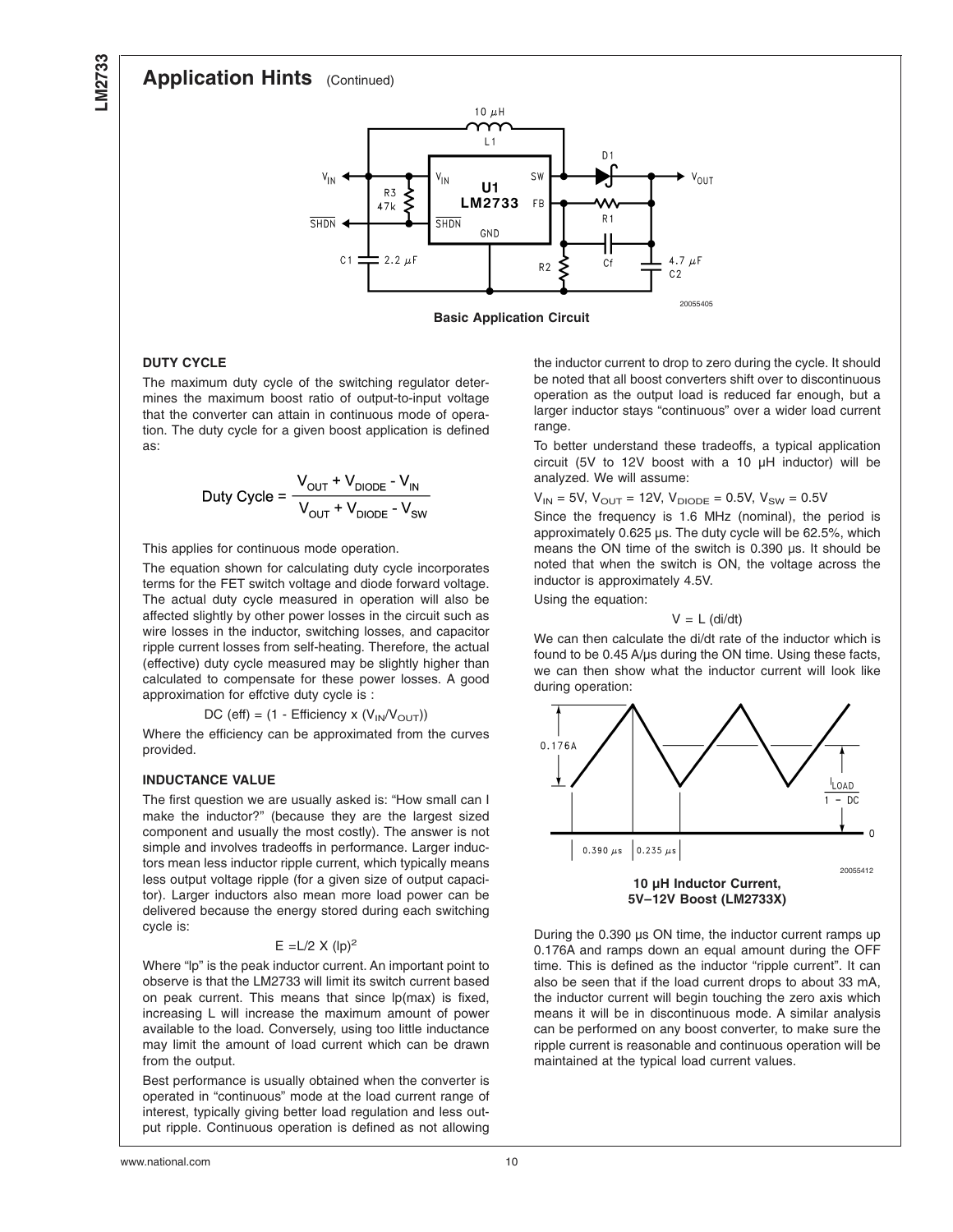## **Application Hints** (Continued)

#### **MAXIMUM SWITCH CURRENT**

The maximum FET swtch current available before the current limiter cuts in is dependent on duty cycle of the application. This is illustrated in the graphs below which show both the typical and guaranteed values of switch current for both the "X" and "Y" versions as a function of effective (actual) duty cycle:



#### **CALCULATING LOAD CURRENT**

As shown in the figure which depicts inductor current, the load current is related to the average inductor current by the relation:

$$
I_{\text{LOAD}} = I_{\text{IND}}(\text{AVG}) \times (1 - \text{DC})
$$

Where "DC" is the duty cycle of the application. The switch current can be found by:

 $I<sub>SW</sub> = I<sub>IND</sub>(AVG) + 1/2 (I<sub>RIPPLE</sub>)$ 

Inductor ripple current is dependent on inductance, duty cycle, input voltage and frequency:

$$
I_{\text{RIPPLE}} = \text{DC} \times (V_{\text{IN}} \cdot V_{\text{SW}}) / (f \times L)
$$

combining all terms, we can develop an expression which allows the maximum available load current to be calculated:

$$
I_{\text{LOAD}}(\text{max}) = (1 - \text{DC}) \times (I_{\text{SW}}(\text{max}) - \frac{\text{DC} (V_{\text{IN}} - V_{\text{SW}}))}{2\text{fl}}
$$

The equation shown to calculate maximum load current takes into account the losses in the inductor or turn-OFF switching losses of the FET and diode. For actual load current in typical applications, we took bench data for various input and output voltages for both the "X" and "Y" versions of the LM2733 and displayed the maximum load current available for a typical device in graph form:



#### **DESIGN PARAMETERS V<sub>SW</sub> AND I<sub>SW</sub>**

The value of the FET "ON" voltage (referred to as  $V_{SW}$  in the equations) is dependent on load current. A good approximation can be obtained by multiplying the "ON Resistance" of the FET times the average inductor current.

FET on resistance increases at  $V_{IN}$  values below 5V, since the internal N-FET has less gate voltage in this input voltage range (see Typical performance Characteristics curves). Above  $V_{IN} = 5V$ , the FET gate voltage is internally clamped to 5V.

**LM2733**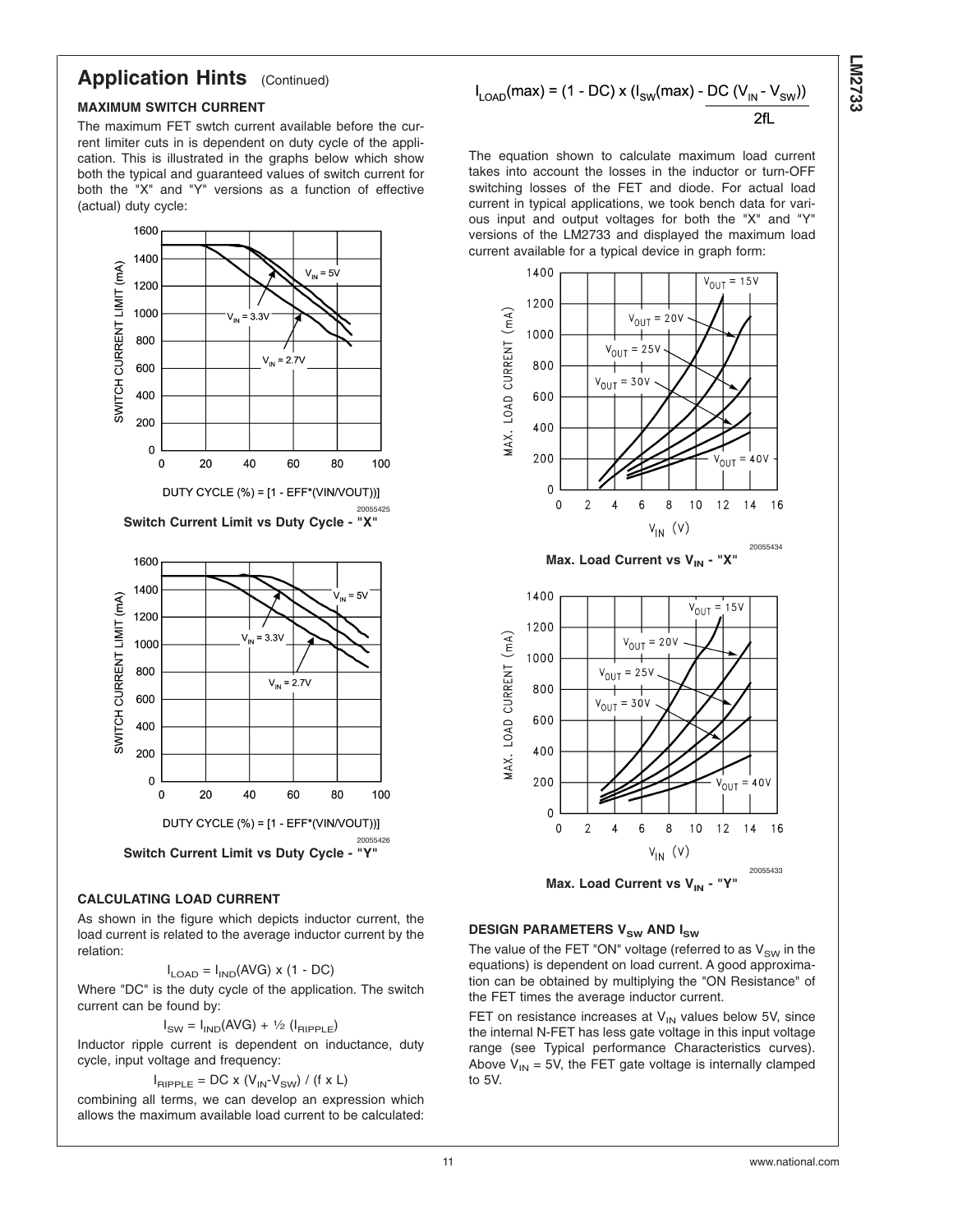#### **Application Hints** (Continued)

The maximum peak switch current the device can deliver is dependent on duty cycle. The minimum value is guaranteed to be > 1A at duty cycle below 50%. For higher duty cycles, see Typical performance Characteristics curves.

#### **THERMAL CONSIDERATIONS**

At higher duty cycles, the increased ON time of the FET means the maximum output current will be determined by power dissipation within the LM2733 FET switch. The switch power dissipation from ON-state conduction is calculated by:

$$
P_{\text{(SW)}} = DC \times I_{\text{IND}} (\text{AVE})^2 \times R_{\text{DS}} ON
$$

There will be some switching losses as well, so some derating needs to be applied when calculating IC power dissipation.

#### **MINIMUM INDUCTANCE**

In some applications where the maximum load current is relatively small, it may be advantageous to use the smallest possible inductance value for cost and size savings. The converter will operate in discontinuous mode in such a case.

The minimum inductance should be selected such that the inductor (switch) current peak on each cycle does not reach the 1A current limit maximum. To understand how to do this, an example will be presented.

In the example, the LM2733X will be used (nominal switching frequency 1.6 MHz, minimum switching frequency 1.15 MHz). This means the maximum cycle period is the reciprocal of the minimum frequency:

$$
T_{ON(max)} = 1/1.15M = 0.870 \text{ }\mu\text{s}
$$

We will assume the input voltage is 5V,  $V_{\text{OUT}} = 12V$ ,  $V_{\text{SW}} =$ 0.2V,  $V_{DIODE} = 0.3V$ . The duty cycle is:

#### Duty Cycle  $= 60.3%$

Therefore, the maximum switch ON time is 0.524 µs. An inductor should be selected with enough inductance to prevent the switch current from reaching 1A in the 0.524 µs ON time interval (see below):



**Discontinuous Design, 5V–12V Boost (LM2733X)**

The voltage across the inductor during ON time is 4.8V. Minimum inductance value is found by:

 $V = L X$  dl/dt,  $L = V X$  (dt/dl) = 4.8 (0.524 $\mu$ /1) = 2.5  $\mu$ H

In this case, a 2.7 µH inductor could be used assuming it provided at least that much inductance up to the 1A current value. This same analysis can be used to find the minimum inductance for any boost application. Using the slower switching "Y" version requires a higher amount of minimum inductance because of the longer switching period.

#### **INDUCTOR SUPPLIERS**

Some of the recommended suppliers of inductors for this product include, but not limited to are Sumida, Coilcraft, Panasonic, TDK and Murata. When selecting an inductor, make certain that the continuous current rating is high enough to avoid saturation at peak currents. A suitable core type must be used to minimize core (switching) losses, and wire power losses must be considered when selecting the current rating.

#### **SHUTDOWN PIN OPERATION**

The device is turned off by pulling the shutdown pin low. If this function is not going to be used, the pin should be tied directly to  $V_{IN}$ . If the SHDN function will be needed, a pull-up resistor must be used to V<sub>IN</sub> (approximately 50k-100kΩ recommended). The SHDN pin must not be left unterminated.